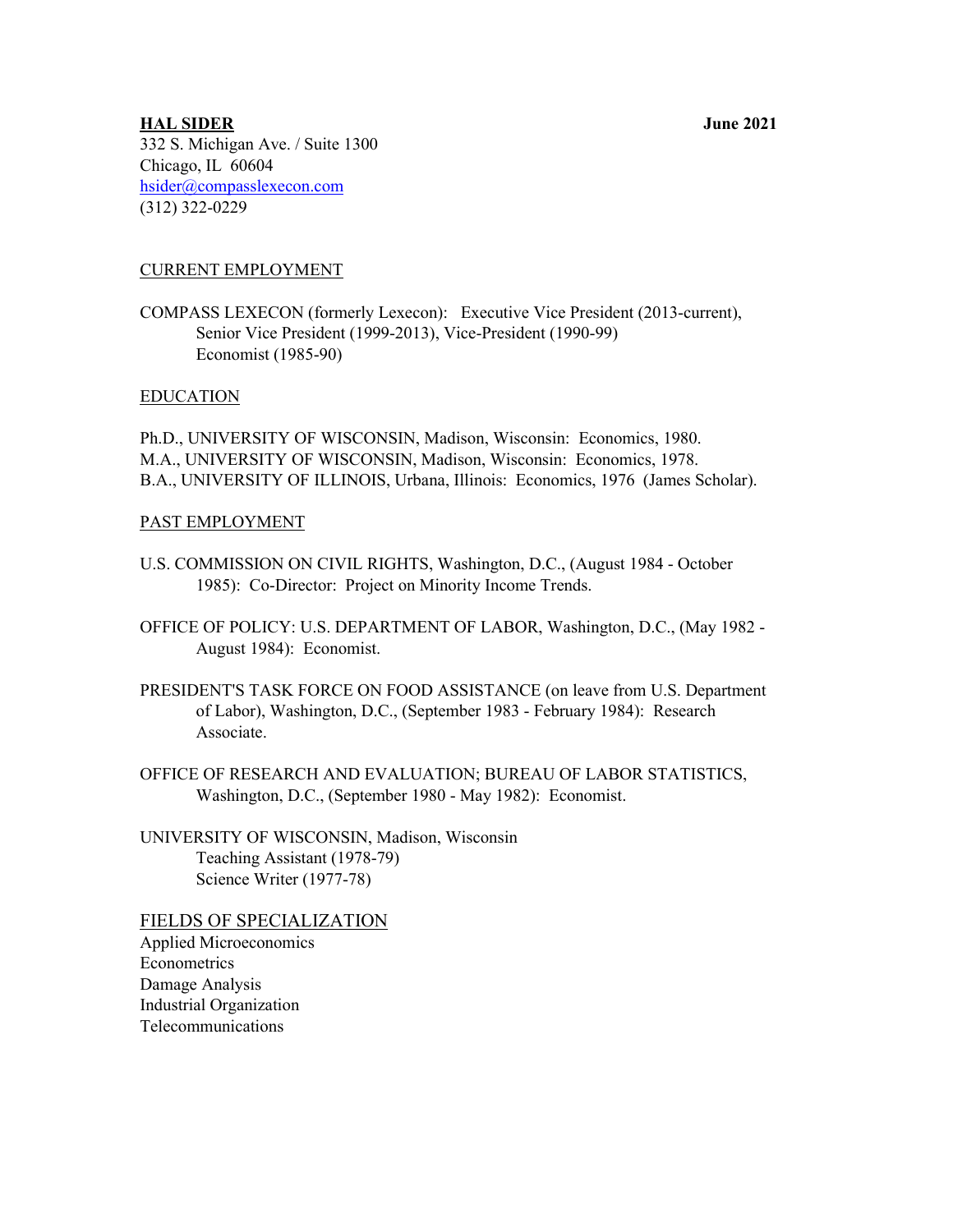#### PUBLISHED ARTICLES

- "Net Neutrality and Consumer Welfare," Journal of Competition Law and Economics (2010) (with Gary Becker and Dennis Carlton).
- "Regulation, Antitrust and *Trinko*," in The Antitrust Revolution: Economics, Competition and Policy, J. Kwoka and L.White, eds. (2009) with Dennis W. Carlton
- "The Telecom Boom and Bust," Milken Institute Review, October 2007 (with Allan Shampine).
- "Have Mergers of Large Local Exchange Carriers Led to Discrimination Against Rivals? An Empirical Investigation" July 2002 in Econometrics: Legal, Practical and Technical Issues, American Bar Association Section on Antitrust Law (2005) (with Dennis Carlton and Tom Stemwedel).
- "Recent Developments in U.S. Antitrust Enforcement," The United States Antitrust Review, October 1999 (with Gustavo Bamberger).
- "Market Power and Vertical Restraints in Retailing: An Analysis of FTC v. Toys 'R' Us," in The Role of the Academic Economist in Litigation Support, edited by Daniel Slottje (1999), with Dennis Carlton.
- "The Competitive Effects of Line-of-Business Restrictions in Telecommunications," Managerial and Decision Economics (1995), with Kenneth Arrow and Dennis Carlton. (Reprinted in R. Higgins and P. Rubin, eds., Deregulating Telecommunications: The Baby Bells' Case for Deregulation, Wiley Series in Managerial Economics, 1995.)
- "Applications of Economic Theory and Econometric Methods to Merger Review in the United States," (paper presented to European Commission Merger Task Force, 1992), with A. Rosenfield and W. Bishop.
- "Unemployment Incidence and Duration: 1968-1982," American Economic Review (June 1985).
- "The Pay Gap and Occupational Segregation: Implications for Comparable Worth," Proceedings of the Industrial Relations Research Association (1985), with June O'Neill.
- "Work-Related Accidents and the Production Process," Journal of Human Resources (Winter 1985).
- "Labor Force Participation and the Relative Earnings of Black and White Males: 1940-80," with Andy Sparks, (paper presented at the World Congress of the Econometric Society, 1985).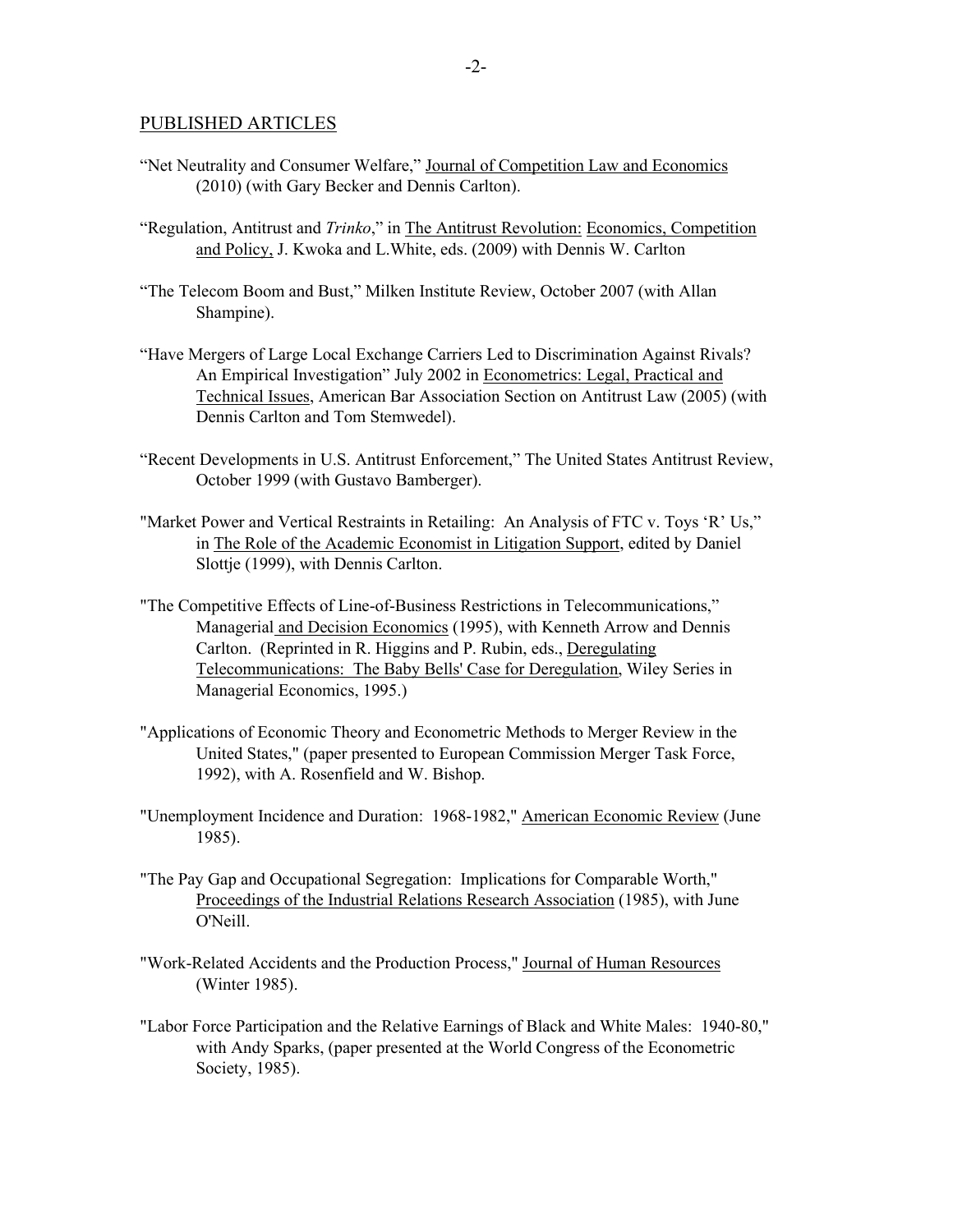- "Comment on McIntyre: Estimating Long-Term Labor Market Flows from CPS Data," Proceedings: Conference on Applications of Gross Flow Data, U.S. Bureau of the Census (1985).
- "The Changing Makeup of the Military and the Effect on Labor Force Data," Monthly Labor Review (July 1984), with Cheryl Cole.
- "Accuracy of Response in Labor Market Surveys: Evidence and Implications," Journal of Labor Economics (October 1983), with Wesley Mellow.
- "Safety and Productivity in Underground Coal Mining," Review of Economics and Statistics (May 1983).
- "Economic Incentives and Safety Regulation," American Economist (Summer 1983).
- "Consumers and Product Safety: Market Processes and Imperfections," Policy Studies Journal (February 1983), with Eugene Smolensky.

#### GOVERNMENT REPORTS

- The Economic Progress of Black Men in America, U.S. Commission on Civil Rights (1986).
- Economic Status of Americans of Eastern and Southern European Ancestry, U.S. Commission on Civil Rights (1986).
- Report of the President's Task Force on Food Assistance, Curran Press, Alexandria, Virginia (1984).

### MISCELLANEOUS

University-Industry Dissertation Fellowship, University of Wisconsin, 1979-80.

Referee for: Journal of Human Resources National Science Foundation Journal of Industrial Economics Policy Studies Journal Journal of Labor Economics Review of Economics and Statistics Journal of Law and Economics Social Science Research Council National Commission on Employment Policy Antitrust Law Journal

Journal of Legal Studies U.S. Department of Health and Human Services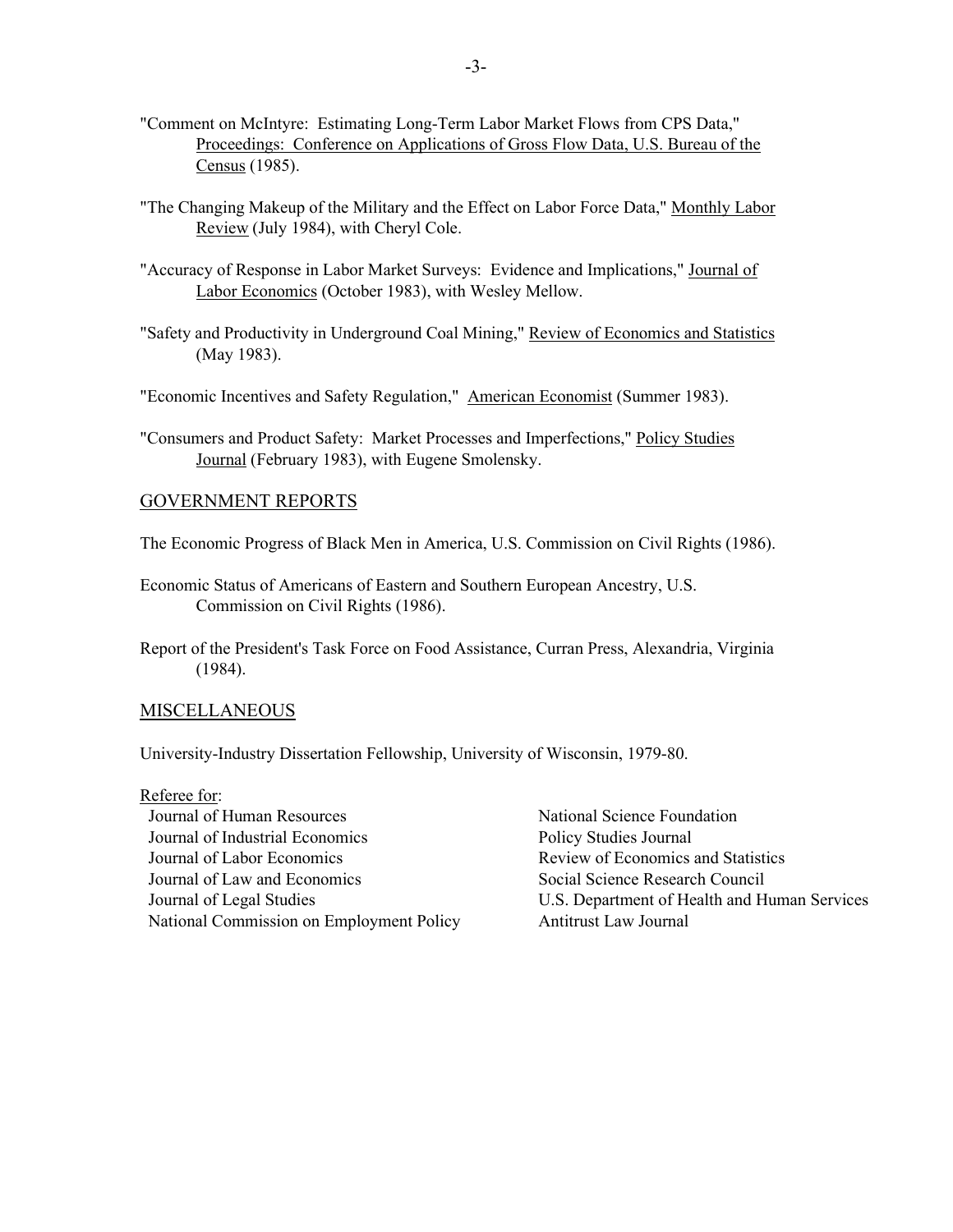## TESTIMONIAL EXPERIENCE

- Keith Andrews, Tiffani Andrews, Baciu Family LLC, Robert Boydston, Captain Jack's Santa Barbara Tours, LLC, Morgan Castagnola, The Eagle Fleet, LLC, Zachary Frazier, Mike Gandall, and others v. Plains All American Pipeline, L.P., and Plains Pipeline, L.P., Declaration on behalf of Plains All American Pipeline (October 3, 2016), Deposition (October 17, 2016), Rebuttal (January 29, 2017), Declaration (October 3, 2017), Deposition (November 1, 2017), Report (March 29, 2019), Rebuttal Report (June 21, 2019), Declaration (September 8, 2019), Amended Rebuttal Report (February 13, 2020), Supplemental Rebuttal Declaration (May 4, 2020).
- Service Steel Warehouse, LP v. Navistar Inc., and Texas Truck Centers of Houston, Ltd. Cause No 2014-52745, District Court of Harris County, Texas, 333rd District Court. Report (March 14, 2016), Supplemental Report (April 14, 2016), Deposition (April 16, 2016), on behalf of Navistar.
- In the Matter of Investigation of Certain Price Cap Local Exchange Carrier Business Data Services Tariff Pricing Plans, WC Docket No. 15-247, January 7, 2016 (with Dennis Carlton, Mark Israel, and Allan Shampine), on behalf of AT&T.
- In Re: Oil Spill by the Oil Rig "Deepwater Horizon" in the Gulf of Mexico, United States District Court Eastern District of Louisiana, MDL No. 2179. Declarations dated February 2, 2013, February 18, 2013, February 20, 2013, March 14, 2013, April 21, 2013, July 15, 2103, July 31, 2013, September 9, 2013, October 9, 2013, October 18, 2013, November 7, 2013 (3 declarations), November 12, 2013, on behalf of BP.
- In the Matter of the Proposed Transfer of Control of T-Mobile USA, Inc. and its subsidiaries from Deutsche Telekom AG to AT&T Inc., Federal Communications Commission, WT Docket No. 11-65, Declaration (April 20, 2011), (with Dennis Carlton and Allan Shampine), on behalf of AT&T Inc.
- American Hotline, LLC, Rauckman Utility Products, LLC, and James (Jim) Rauckman vs. Hubbell Incorporated, Hubbell Power Systems, Inc., et al, Case No. 08-L-454. Report (November 29, 2010), Supplemental Report (December 21, 2010), on behalf of Hubbell Incorporated, et al.
- In the Matter of Special Access Rates for Price Cap Local Exchange Carriers, Federal Communications Commission, WC Docket No. 05-25. Declaration (January 19, 2010), (with Dennis Carlton), Reply Declaration (February 24, 2010), (with Dennis Carlton and Allan Shampine), on behalf of AT&T Inc.
- In the Matter of Verizon Wireless and ALLTEL Holdings LLC, Federal Communications Commission, WT Docket 08-95. Declaration (June 13, 2008), Reply Declaration (August 19, 2008), on behalf of Verizon Wireless, (with Dennis Carlton and Allan Shampine).
- Alaska Interstate Construction, L.L.C., et al. v. Pacific Diversified Investments Inc., et al., Superior Court of the State of Alaska, Third Judicial District at Anchorage, Case No. 3AN-05-7921 CI. Expert Report (October 9, 2006), on behalf of Alaska Interstate Construction, L.L.C., et al.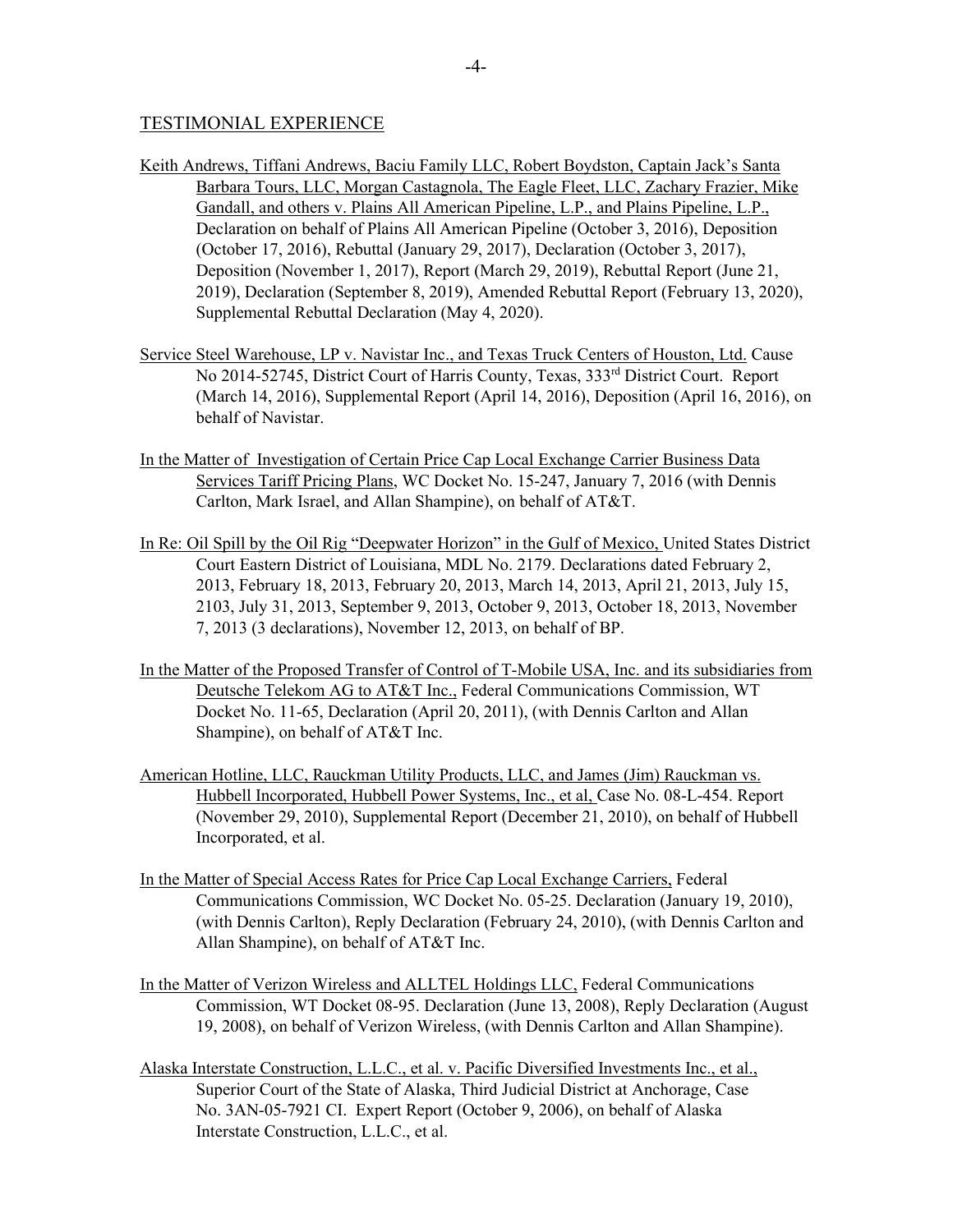- In the Matter of AT&T Corporation and BellSouth Corporation., Application for Approval of Transfer of Control, Federal Communications Commission, WC Docket 06-74. Declaration (March 29, 2006), Reply Declaration (June 19, 2006), Declaration (August 21, 2006) on behalf of AT&T and BellSouth, (with Dennis Carlton).
- In the Matter of Arbitration of Nextel Partners, Inc. and Nextel Partners Operating Corp., against Nextel Communications, Inc. and Nextel WIP Corporation, International Institute for Conflict Prevention and Resolution, CPR No. G-05-33H. Declaration (August 8, 2005), Supplemental Declaration (August 22, 2005), on behalf of Nextel Partners, Inc. and Nextel Partners Operating Corp.
- Joint Application of SBC Communications Inc., AT&T Corporation, and its Certified Pennsylvania Subsidiaries, AT&T Communications of Pennsylvania, LLC, TCG Pittsburgh, and TCG Delaware Valley, Inc., for Approval of Merger, Pennsylvania Public Utility Commission Docket No. A-311163F0006, A-310213F0008, A-310258F0005. Direct Testimony (May 11, 2005), Rebuttal Testimony (July 15, 2005), Rejoinder Testimony (July 18, 2005), on behalf of SBC and AT&T, (with Dennis Carlton).
- In the Matter of Proposed Merger of SBC Communications and AT&T Corp., New Jersey Board of Public Utilities. Direct Testimony (May 4, 2005), Rebuttal Testimony (June 5, 2005), on behalf of SBC and AT&T, (with Dennis Carlton).
- In the Matter of SBC Communications Inc. and AT&T Corp., Application for Approval of Transfer of Control, Federal Communications Commission, WC Docket No. 05-65. Declaration (February 21, 2005), Reply Declaration (May 10, 2005), Ex Parte Presentations (June 28, 2005, July 6-7, 2005, and July 18, 2005), on behalf of SBC and AT&T, (with Dennis Carlton).
- In the Matter of AT&T Corp. v. BellSouth Telecommunications, Inc., Federal Communications Commission, File No. EB-04-MD-010. Declaration (July 20, 2004), on behalf of BellSouth Telecommunications, Inc., (with Dennis Carlton).
- FoodComm International v. Patrick James Barry et al., United States District Court for the Northern District of Illinois. Expert Report (December 2003), Deposition (January 28, 2004), Supplemental Expert Report (January 2007), on behalf of FoodComm International, (with David Gross).
- In the Matter of Section 272(f)(1) Sunset of the BOC Separate Affiliate and Related Requirements, Federal Communications Commission, WC Docket No. 02-112 and CC Docket 00-175, 2000 Biennial Regulatory Review of Separate Affiliate Requirements of Section 64.1903 of the Commission's Rules. Declaration (June 30, 2003), Reply Declaration (July 28, 2003), on behalf of Qwest, Verizon and SBC, (with Dennis Carlton and Allan Shampine).
- Report to the Civil Rights Division of the U.S. Department of Justice, Racial Differences in Citations for Traffic Violations in Cleveland, Ohio, (June 27, 2003) on behalf of the U.S. Department of Justice, (with David Gross).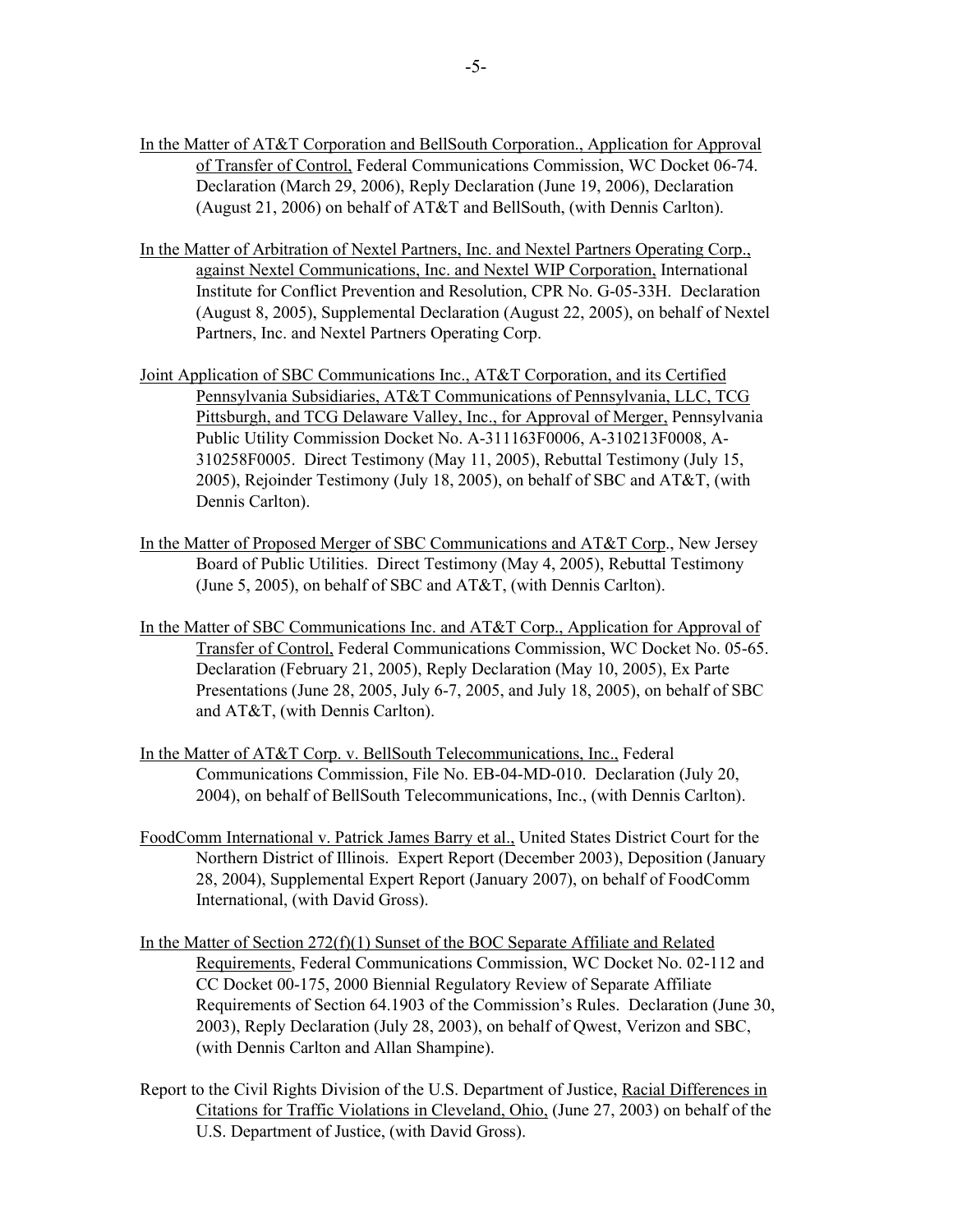- Sunrise International Leasing Corporation v. Sun Microsystems, Inc., United States District Court for the District of Minnesota, No. 01-CV-1057 (JMR/FLN). Affidavit (January 2003, relating to discovery issues), Affidavit (March 2003, relating to damage issues, with Dennis Carlton), on behalf of Sun Microsystems.
- Mesler v. Prudential Insurance, et al., Circuit Court of Cook County, Illinois, No. 99 L 37. Expert Report (November 2002), Deposition Testimony (January 30, 2003 and March 6, 2003), on behalf of Prudential Insurance, et al.
- MHC Financing Limited Partnership v. City of San Rafael, United States District Court for The Northern District of California. Expert Report (September 13, 2002), Supplemental Report (September 30, 2002), on behalf of MHC, (with Daniel R. Fischel).
- In the Matter of Inquiry Concerning High-Speed Access to Internet over Cable and Other Facilities, Federal Communications Commission, Docket GN No. 00-185. Joint Declaration (May 2002), on behalf of Verizon, (with K. Arrow, G. Becker, D. Carlton, R. Gertner, D. Fischel, J. Kalt, and G. Bamberger).
- In the Matter of Review of Regulatory Requirements for Incumbent LEC Broadband Telecommunications Services, Federal Communications Commission, CC Docket No. 01-337, FCC 01-360. Declaration (March 2002), (with Dennis Carlton), (May 2002, and July 2003), on behalf of Verizon, (with Dennis Carlton and Gustavo Bamberger).
- White-Janes v. Chicago Board of Education, U.S. District Court for the Northern District of Illinois, Eastern Division, CA No. 00C-6128. Expert Report (March 2002), Supplemental Report (April 2002), Deposition Testimony (May 2002), and Supplemental Report (November 2002), on behalf of White-Janes.
- Dean Foods, Kraft Foods, Ralston Purina Company, Nabisco, Inc. and McKee Foods v. Eastman Chemical, et al., United States District Court, Northern District of California, San Francisco Branch. Declaration (February 2002), Reply Declaration (May 2002), Supplemental Declaration (June 2002), on behalf of Dean Foods, et al.
- Forest Laboratories, Inc. v. G.D. Searle and Co., U.S. District Court for the Northern District of Illinois, Eastern Division, CA No. 98C-5170. Expert Report (April 2001), on behalf of Forest Laboratories, (with David Gross).
- In the Matter of Auction Houses Antitrust Litigation. United States District Court Southern District of New York, Master File No. 00 Civ 0648 (LAK). Declaration (February 2001), on behalf of Sotheby's Holdings Inc., (with William Landes).
- In the Matter of Joint Application of Northpoint Communications and Verizon Communications for Authority to Transfer Control of Blanket Authorization to Provide Domestic Interstate Telecommunications Services as a Non-Dominant Carrier, Federal Communications Commission, CC Docket No. 00-157. Reply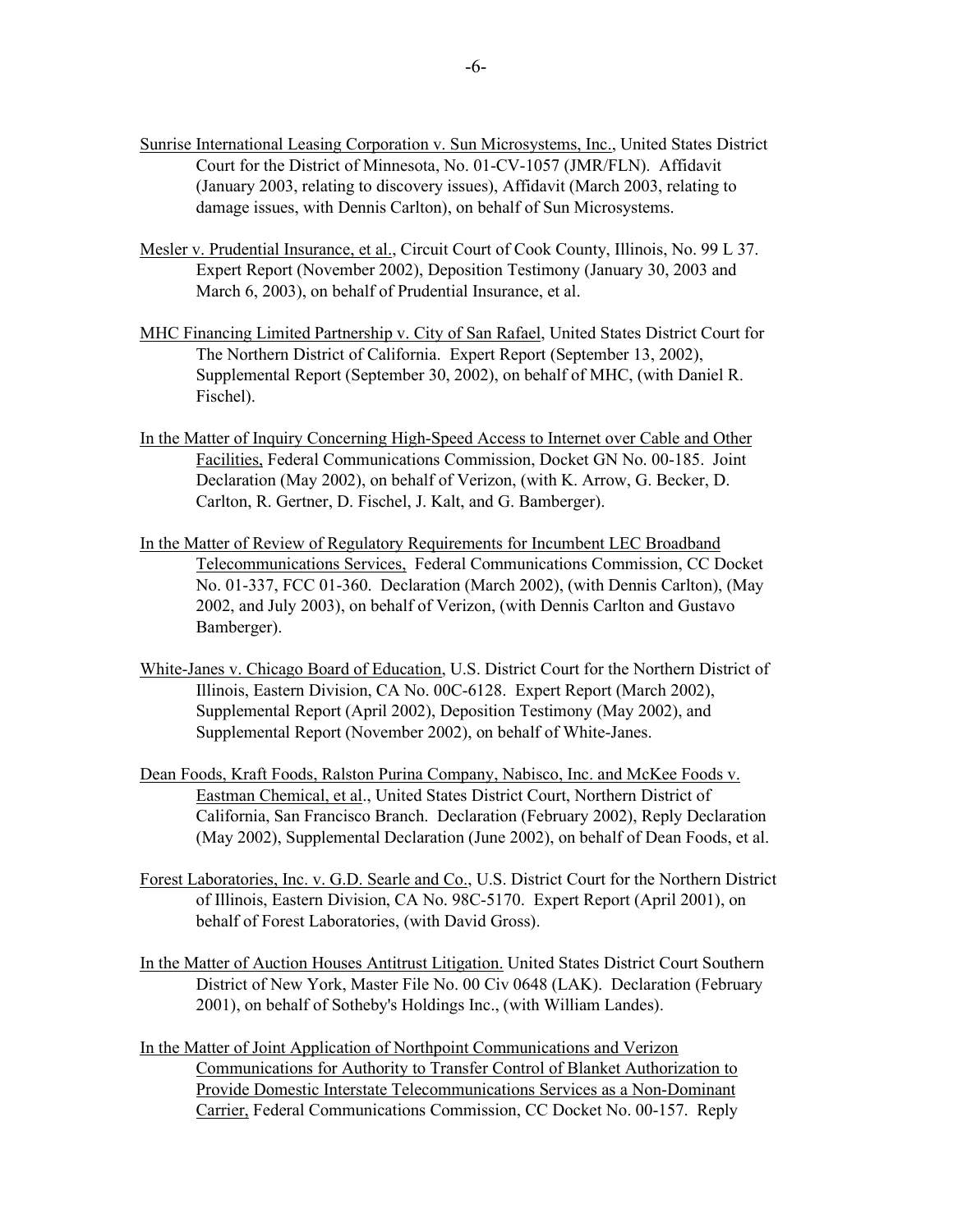Declaration (October 2000), on behalf of Verizon and Northpoint, (with Dennis Carlton).

- Gray et al. v. Monarch Luggage Company, Inc., 99 C 04345. Expert Report (August 2000), on behalf of Howard Cassandra Gray.
- Erickson v. Alpha Therapeutic, et. al., USDC for the Northern District of Illinois Eastern Division - 99C 0426. Expert Report (July 2000), on behalf of Alpha Therapeutic, et. al.
- Vitamin Antitrust Litigation, United States District Court for the District of Columbia, MDL No. 1285. Expert Report (June 2000) (with William M. Landes relating to discovery issues), Expert Report (May 2002) (with William M. Landes and Gustavo Bamberger relating to damages), Reply Expert Report (July 2002) (with William M. Landes and Gustavo Bamberger relating to damages), Declaration (August 2002) (with William M. Landes and Gustavo Bamberger relating to present value calculation), Deposition Testimony (August 7-8, 2002 and August 27, 2002), Declaration (November 2002) (with William Landes and Gustavo Bamberger relating to niacin damage issues), on behalf of opt-out plaintiffs.
- Gas City, Ltd. v. Indiana Department of Transportation, Circuit Court of St. Joseph County, Indiana. Affidavit (March 2000), on behalf of Gas City.
- In the Matter of Joint Application of MCI WorldCom and Sprint for Consent to Transfer Control, Federal Communications Commission, CC Docket No. 99-333. Declaration (February 2000), Ex Parte Declaration (May 2000), on behalf of SBC, (with Dennis Carlton).
- In the Matter of Merger of Qwest Communications International Inc. and U S WEST, Inc., Federal Communications Commission, CC Docket No. 99-272. Declaration (October 18, 1999), Ex Parte Comments (February 2000), on behalf of Qwest and U S WEST, (with Dennis Carlton).
- In the Matter of the Merger of SBC Communications Inc. with Ameritech Corporation. Federal Communications Commission, CC Docket No. 98-141. Affidavit and Report (July 1998), Reply Affidavit and Reply Report (April 1999) Ex Parte Report (April 1999), on behalf of SBC and Ameritech, (with Dennis Carlton).
- Riverside Pipeline Co., v. Panhandle Eastern Pipeline Co., United States District Court for the Western District of Missouri, Case No. 97-0642-CV-W-4. Expert Report (September 1998) on behalf of Panhandle Eastern Pipeline Co., (with Dennis Carlton).
- Lemon, Myer, Duncan et al. v. International Union of Operating Engineers, et al., United States District Court for the Eastern District of Wisconsin, Case No. 97-C-0857. Affidavit (September 1998), Affidavit (December 1999), Deposition (February 2000), Supplemental Report (March 2000), on behalf of International Union of Operating Engineers.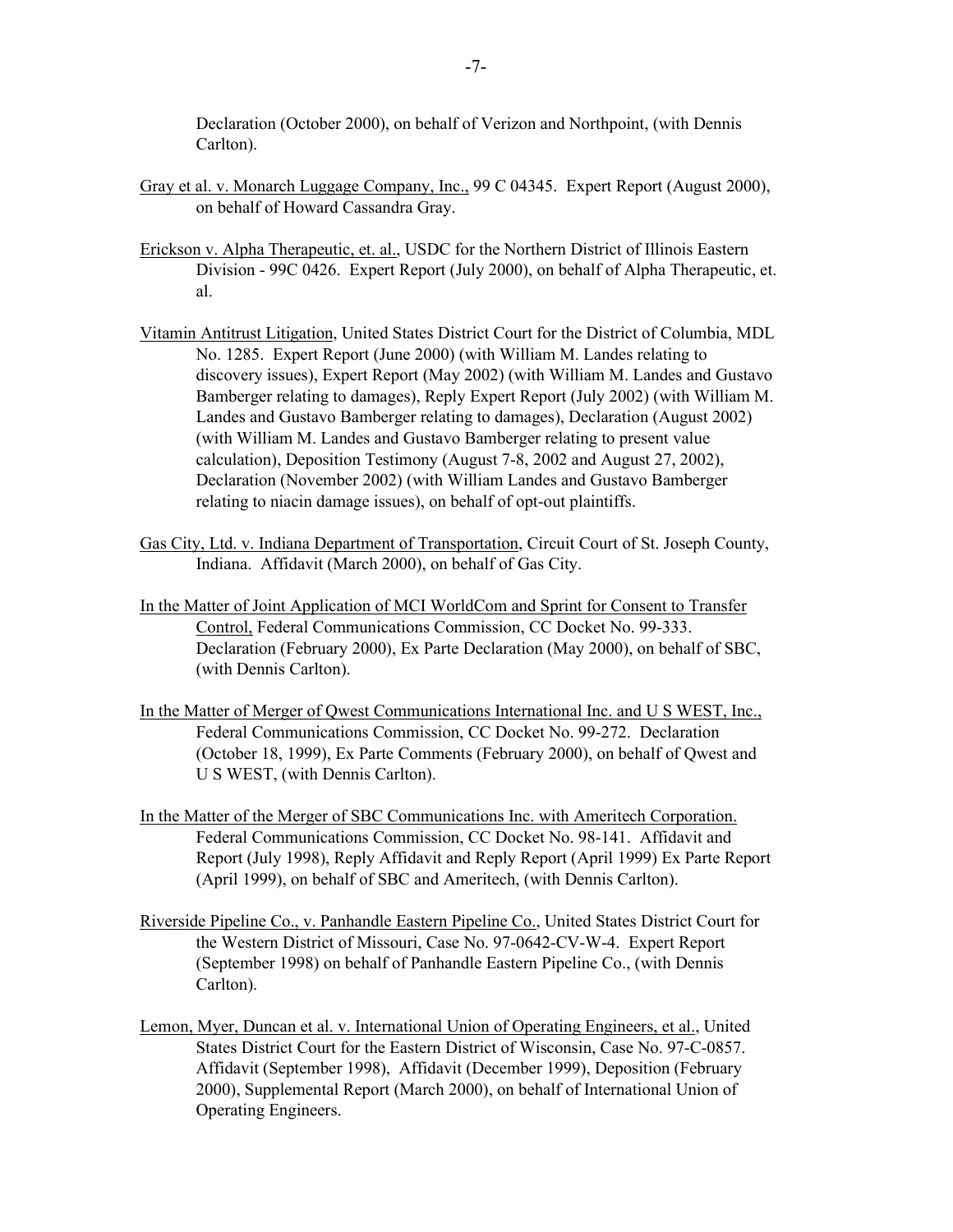- In the Matter of Application of WorldCom, Inc., Corp., for Approval to Transfer Control of MCI Communication to WorldCom, Inc., Department of Public Service of the State of West Virginia. Testimony (June 17, 1998), Oral Testimony (July 2, 1998), on behalf of WorldCom.
- In the Matter of the Application of WorldCom, Inc. and MCI Communications Corporation for Approval to Transfer Control of MCI Communications Corporation to WorldCom, Inc., Department of Public Service Regulation, Public Service Commission of the State of Montana, Docket No. D97.10.191. Testimony (May 12, 1998), on behalf of WorldCom.
- Application of WorldCom, Inc. for Approval to Transfer Control of MCI Communications Corporation to WorldCom, Inc., Public Utilities Commission of the State of Colorado, in re Docket No. 97A-494T. Testimony (March 26, 1998), Cross-Examination (April 2, 1998), on behalf of WorldCom.
- Petition of WorldCom, Inc. for Approval to Transfer Control of MCI Communications Corporation to WorldCom, Inc., Florida Public Service Commission, Docket No. 971375-TP. Affidavit (February 27, 1998), on behalf of WorldCom, (with Dennis Carlton).
- In the Matter of Application of WorldCom, Inc. for Approval to Transfer Control of MCI Communications Corporation to WorldCom, Inc., New York State Public Service Commission, Case 97-C-1804. Affidavit (February 16, 1998), on behalf of WorldCom, (with Dennis Carlton).
- In the Matter of Applications of WorldCom, Inc. and MCI Communications Corporation for Transfer of Control of MCI Communications to WorldCom, Inc., Federal Communication Commission, CC Docket No. 97-211. Declaration (January 25, 1998), Second Declaration (March 19, 1998), on behalf of WorldCom and MCI, (with Dennis Carlton).
- Shuller v. United States, U.S. District Court for the Eastern District of Pennsylvania, Civil Action No. 97-3820. Expert Report (February 1998), on behalf of U.S. Department of Justice.
- Smith v. Amtrak, Circuit Court of Cook County, IL, Case 92 L 10525. Deposition (November 1997), Trial Testimony (January 1998), on behalf of Smith.
- Johnson and Lehl v. City Colleges of Chicago, U.S. District Court for the Northern District of Illinois Eastern Division Case No. 96 C 0862. Expert Report (July 1997), Deposition Testimony (October 1997), on behalf of City Colleges of Chicago.
- Gelumbauskas v. Precision Gear, U.S. District Court, Northern District of Illinois Eastern Division, Case No. 96 C 0862. Expert Report (April 1997), on behalf of Gelumbauskas.
- Galvan v. U.S. Industries, Deposition Testimony (January 1997), Expert Report (December 27, 1996), on behalf of U.S. Industries.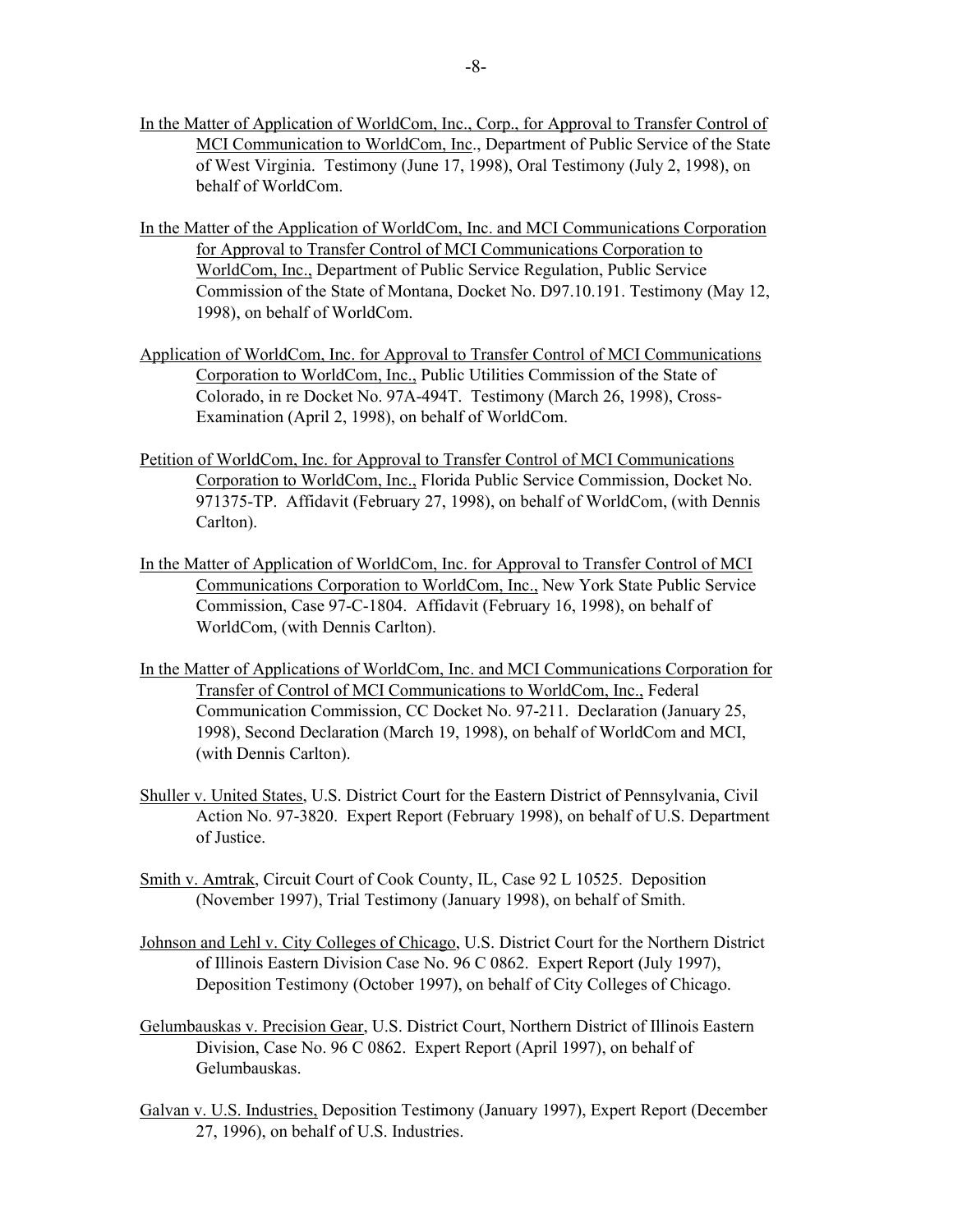- Sprint Communications Company L.P. v. Network 2000 Communications Corporation, Expert Report (July 15, 1996), Deposition Testimony (July and August 1996), Affidavit (November 9, 1996), on behalf of Sprint, (with Dennis Carlton).
- Beazer East v. CSX Transportation, Inc., U.S. District Court for the Western District of Pennsylvania, Case No. 93 0861. Expert Report (May 1996), Deposition Testimony (June 1996), on behalf of CSX.
- Report to National Association of Independent Insurers, Response to the National Association of Insurance Commissions Staff: Analyses of the Availability and Affordability of Urban Insurance, (May 1996).
- Carbon Dioxide Industry Litigation, U.S. District Court for Central District of Florida MDL940. Expert Report (October 1994) (with William M. Landes), Supplemental Report (May 1995) (with William M. Landes and Richard Leftwich), Deposition Testimony (July 1995), on behalf of opt-out plaintiffs.
- AVR, Inc. v. Cemstone Products Corp., U.S. District Court, District of Minnesota, Third Division, File CIV 3-92-551. Expert Report (October 1994), Supplemental Affidavits (December 1994 and January 1995), on behalf of Cemstone.
- W. Borysiewicz v. M. Gilblair, Circuit Court of Cook County, Illinois. Deposition Testimony (August 1994), and Trial Testimony (September 1994) on behalf of Borysiewicz.
- NAACP et al. v. American Family Mutual Insurance Co., U.S. District Court, Eastern District of Wisconsin, Civil Action No. 90-C-0759. Deposition Testimony (July 1994 and November 1994), on behalf of American Family.
- G. Bowan v. The Sales Force Companies, U.S. District Court for The Western District of Missouri, Case No. 92-0496-CV-W-2. Affidavit (February 1993), on behalf of Sales Force.
- Wisconsin Central Transportation Corporation -- Continuance in Control -- Fox Valley and Western Ltd., Finance Docket 32036, Interstate Commerce Commission. Expert Report (September 1992), on behalf of Wisconsin Central, (with Andrew M. Rosenfield).
- Castaneda v. Baron Wire and Steel Inc., Circuit Court of Cook County, Illinois, Municipal Department, Second District. Deposition Testimony (February 1992), on behalf of Castaneda.
- Morgan v. ServiceMaster, U.S. District Court for the Northern District of Illinois, Case No. 89-C-0581. Report (September 1991), on behalf of ServiceMaster, (with Sherwin Rosen).
- Sepich v. Mueller, U.S. District Court for the Central District of Illinois, U.S. District Court, Case No. 88-2353. Report (March 1991), on behalf of Mueller, (with Sherwin Rosen).